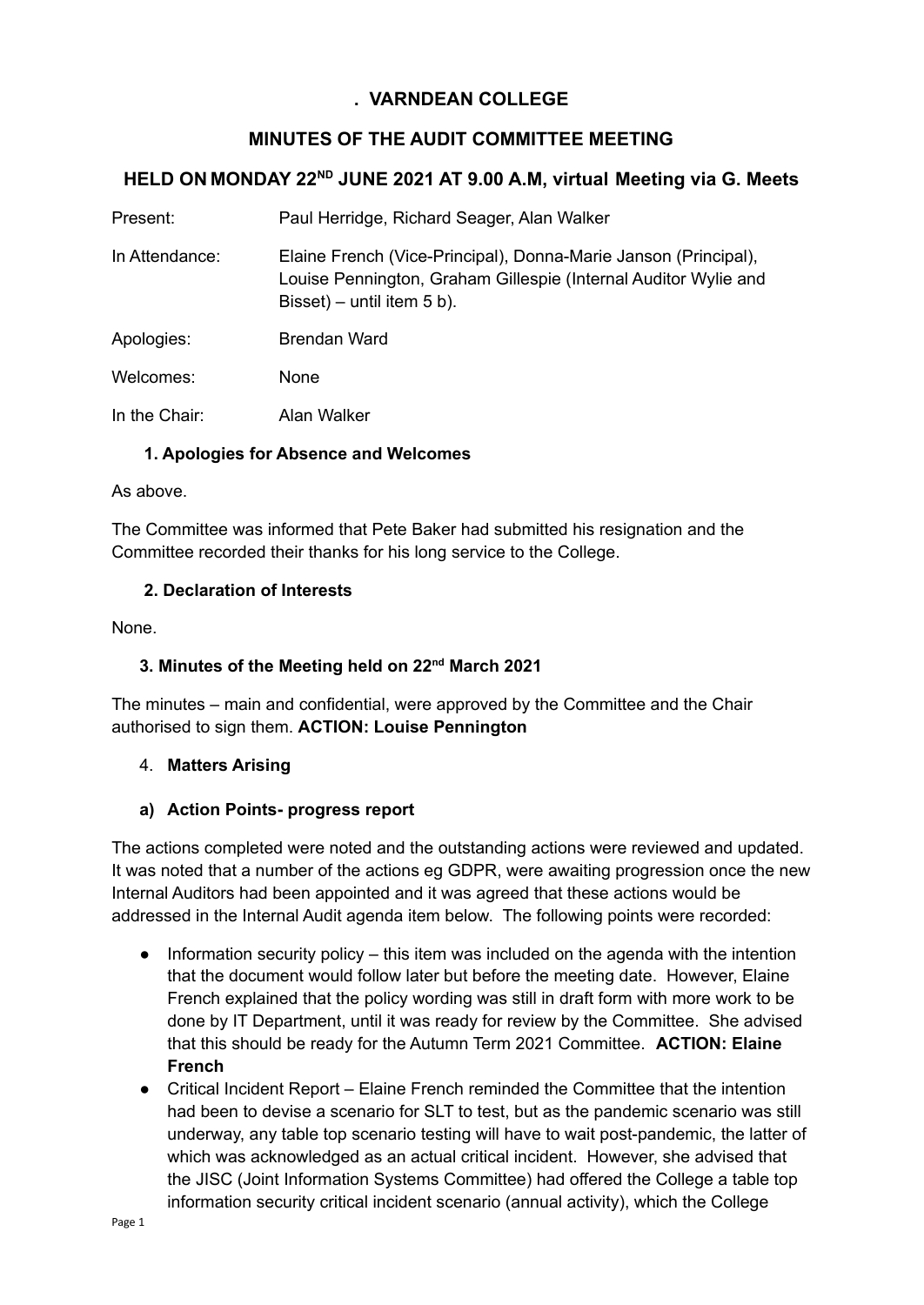would find really useful and arrangements will be made for SLT to participate in this during the Autumn Term.

Notwithstanding the explanation given above, the Audit Committee expressed concern that this action had been deferred since 2020 (along with various other actions), so assurance regarding the action and end point timeline, was requested and Elaine French agreed to keep the Committee informed regarding the proposed scenario detailed above. It was also confirmed that there was a Critical Incident Plan in place which had been approved and wasn't due to be reviewed yet. **ACTION: Elaine French** The Principal had a meeting yesterday with the Counter Terrorism Police (Protect department), who reviewed the College's estates and discussed potential critical incidents and scenarios with reference to the College's site; initiative taken forward since the Crawley College incident. A report will be presented to Governors via the next RMG meeting. **ACTION: Donna-Marie Janson/RMG** Following a suggestion from the Committee, it was agreed that the Critical Incident Report should be updated to reflect the above progress to ensure that it was kept up to date – it was agreed to add the scenarios reported above and that the detail would be discussed with RMG to see whether members of the Group would want to be involved in this; Paul Herridge, Chair of RMG confirmed that he'd like to be invited to participate in the scenario testing with SLT and Heads of Schools. **ACTION: Donna-Marie Janson/Paul Herridge.**

Pandemic risk MA13 – the Principal updated Governors and confirmed that the majority of College staff had now had at least 1 vaccination which provides some mitigation for the College. However, the large spike in Delta Covid cases amongst 15-19 year olds in Brighton and Hove, was reported, which is currently the highest in South East England. 9% of the Student population (A1 Students) at the College are currently isolating (excluding second years who are no longer on site), representing about 100 Students who were either isolating (owing to track and trace) or having tested positive. Brighton and Hove Council have requested that both BHASVIC and Varndean College, should cancel their onsite transition events for years 10 and 11 and as a result these events will be held on line. It was noted that the latter decision, although necessary, was disappointing to the Students, who had not yet been able to visit Varndean College (Open Evenings were on line along with the transition events). It was agreed that the actions' schedule should be brought up to date for the next meeting to reflect all the actions taken forward/completed. **ACTION: Louise Pennington**

# **b) Rolling Action Plan**

The contents of the Plan were noted by the Committee and that all actions had been completed except for item 2 IT Security Policy – refer above.

The Committee queried whether the outstanding GDPR audit work had been included in the Internal Assurance plan prepared by the new auditors and it was recorded that this aspect had been included in the appendix (page 10 of plan) of the audit plan and scheduled for year 2 of the internal audit work and that it was not part of the IT systems audit work. The Committee members were concerned regarding the delay in taking forward the GDPR action and it was resolved to discuss the matter further under item 5b) below.

## **5. New Internal Auditors:**

It was agreed that item b) would be taken before item a).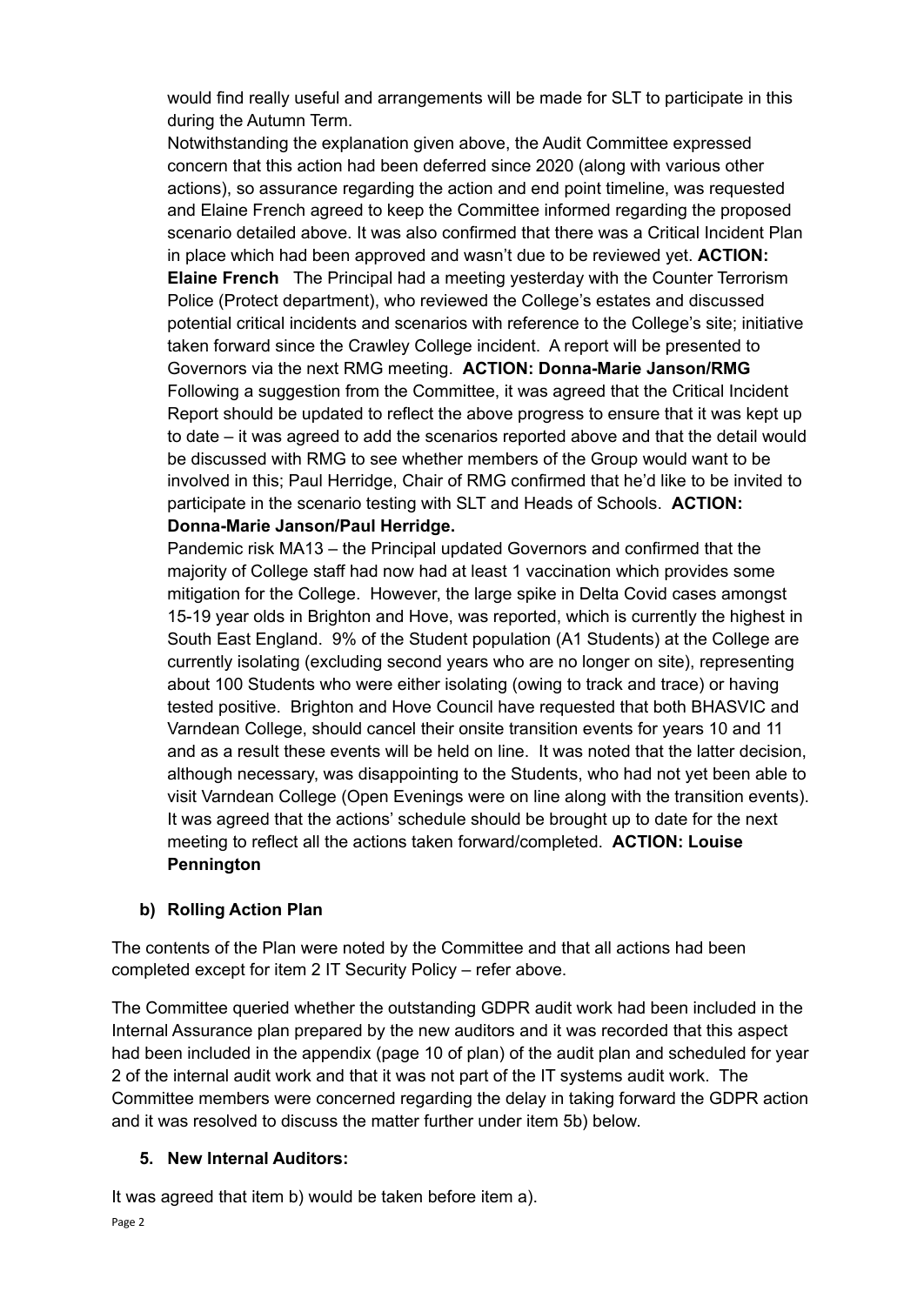#### **Item b) Assurance Strategy and Plan**

Graham Gillespie, Wylie & Bisset was welcomed to the meeting and presented the Assurance Strategy and Plan for the period to 2022/2023. He explained the process, referencing page 5 of the document, which was followed to prepare the Strategy and Plan for the College, which included a review of the College's risk register (and sector wide risks), previous Internal Audit Reports and associated coverage, together with planning meetings with the Principal, Deputy Principal and Vice Principal (referred page 5 of the document).

The following additional points were noted:

- A review of the plan for each year, will be carried out annually and adjustments made as requested by the College.
- Term of appointment April 2021 to August 2023.
- Terms of reference incorporated within the attached Letter of Engagement (dated May 2021).
- Page 6 of the document audit team and highlighting the specific work carried out by the IT auditor.
- Page 7 plan summary for Year 1 2020/2021, based on 2 audits 1) IT Systems (IT security, systems, appropriate controls to ensure the network is secure, back up testing etc) and 2) Funding review (review of ILR data and compliance with funding agreement) to ensure the College's processes etc are in line with the ESFA funding agreement requirements. Although the timetable in the document refers to 2 visits taking place this week, in fact having liaised regarding the timing with College Staff, it's been decided to continue with the funding review audit this week and defer the IT systems' audit from July 2021 to the Autumn Term and the final Plan will be revised to reflect this.
- Annual Internal Audit reporting requirements in the Summer Term the plan for the following academic year will be presented to the Audit Committee for agreement/recommendation to Corporation. Once the audit work for the year has been undertaken, an annual report will be prepared for the Governing Body, providing governors with assurance and an annual opinion.
- Year 2 (ie 2021/2022, with the first year, relating to audit work carried out in the remainder of the current academic year 2020/2021) – proposed work will be financial controls, staff wellbeing, funding review and GDPR review, the latter of which will take place as early as possible in the Autumn term (refer earlier comments and noting the requirements of the Audit Committee to complete this as soon as possible owing to it being delay for some time) – refer page 25 of the papers. The general aim will be to complete 2 internal audit reviews into each term for next year, taking into account the impact on staff time etc
- Year 3 2022/2023 proposed work: funding audit and corporate governance.
- The format of reports was noted including the provision of assurance levels and risk, together with KPIs and their achievement being reported post audit work in the Internal Auditors' annual report.
- Once the Committee has confirmed any changes required, together with those noted above, the final version will be issued by Wylie and Bisset, which will be the version presented to Corporation for approval.
- In response to a question from the Committee regarding funding body requirements, it was confirmed that from an internal audit perspective, there was no obligation to report to the funding body regarding the funding audit work included in the plan and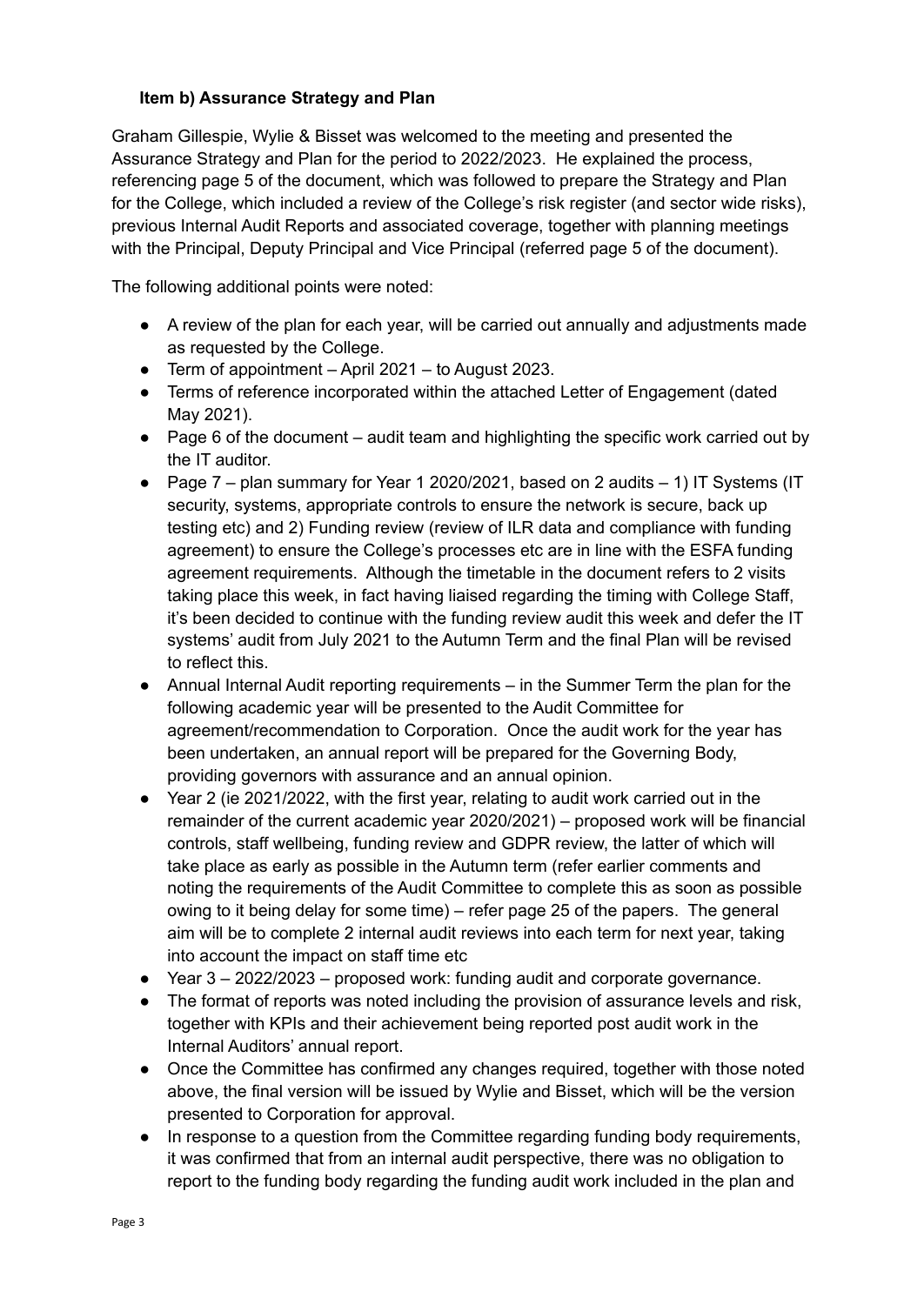that the work would be carried out in order to provide assurance of compliance with the funding agreement, to Governors.

- The Committee sought clarification regarding the "number of days" allocated to audit work and Graham Gillespie confirmed that this equated to 1 member of Staff working for 3 days etc.
- The Committee questioned the process involved in carrying out the audit needs assessment as referred to on page 25 of the papers and Graham Gillespie confirmed that this was based on the College's risks and was not limited in any way by budget, to ensure that all key systems are prioritised. However, referring to pay roll, which forms in excess of 70% of income, it was noted that this was in fact seen as low risk and was incorporated into the financial controls (including fixed assets, cash, procurement, banking and pay roll) audit work. For each aspect of the audit work, Wylie and Bisset has established detailed terms of reference.
- Following a question from the Committee, Graham Gillespie confirmed that as there were no issues of major concern arising from the College's Risk Register, there were no major risks reflected in the audit plan.
- Graham Gillespie confirmed that the first audit "visit" would be carried out remotely and that the client portal would be utilised to receive reports/records and evidence from the College.
- $\bullet$  Page 21 audit indicators, bullet point  $4$  which stated that the College response to draft reports/recommendations from the internal auditor, should be within 15 days and on request from the Committee, it was agreed with SLT, that this could be changed to 10 working days.

The Committee approved the document, subject to the changes requested above and noting that the final Report would be issued, ready for approval by Corporation. **ACTION: Graham Gillespie/Elaine French**

Graham Gillespie was thanked for his presentation and left the meeting.

## **Item a) Setting Performance Indicators**

This item was dealt with by the Committee after Graham Gillespie had left the meeting.

The Committee discussed the new internal audit firm and also it's team as set out in the proposal above and noted their experience within the sector, including their work for other local S7 Colleges, who had recommended them. It was also noted that the IT systems audit would be audited by a specialist IT auditor.

The Committee was reminded that Colleges weren't required to have internal auditors, but it was thought to be good practice to appoint them in order to provide the Governing Body with appropriate levels of assurance regarding the various aspects of the College's business and day to day operations, particularly so with regard to the funding audit element. The Audit Committee are also expected to provide an opinion on the College's internal controls and risk management which the Committee agreed was only possible with internal audit provisions in place.

The Committee considered the established Performance Indicators based upon previous recommendations and the scores included were endorsed by the Committee, based on Elaine French's suggestions.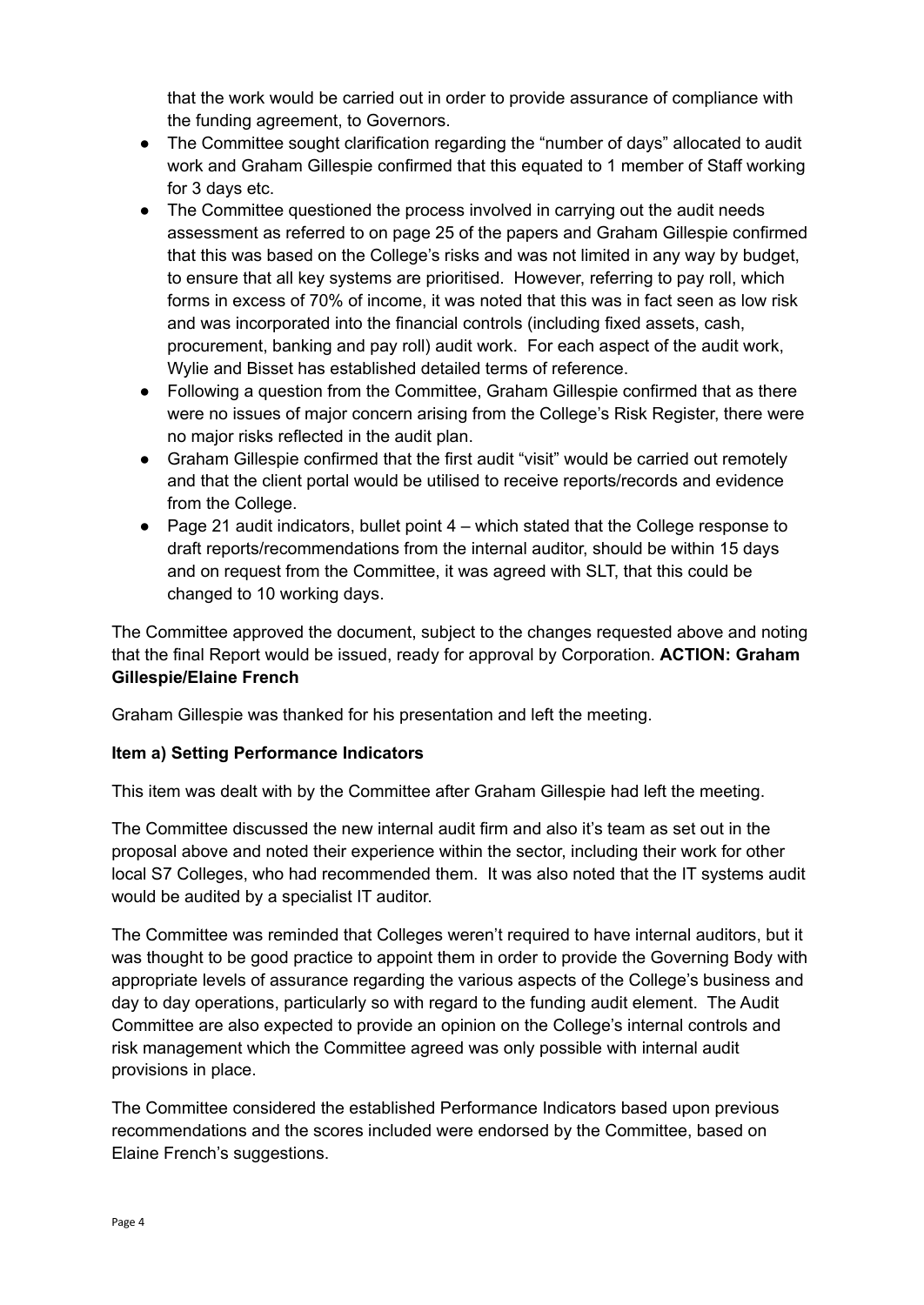The performance indicators were recommended to Corporation for approval. **ACTION: Elaine French**

## **6.a. External Auditors' Reappointment and Remuneration**

It was recorded that the External Audit Planning letter/report had only been issued by the Auditors yesterday afternoon and had been circulated via e mail to Committee members this morning. If was noted, that Members would need time to read and assess the document, which needs to be recommended by the Committee to Corporation for approval – refer below.

Elaine French reported that the College's existing team of External Auditors were highly experienced and had provided the College with excellent advice and good service over their contract term.

The increase in the audit fee for the next academic year was queried by the Committee and Elaine French reported that there were changes in this year's (2020/2021) Audit Code of Practice which was only issued in March 2021 which would have an impact on the External Audit work (and also set out in the updated funding agreement with the ESFA). More specifically, there remains some uncertainty regarding the specific level of assurance now required by the funding agency from External Auditors, previously obtained via the ESFA's own funding audits (learner numbers). This has placed additional work and cost to auditors and consequently Colleges. At this point the Committee was also reminded that the College's Internal Auditors also completed an annual funding audit and it was agreed that a review of the expectations of the new External Audit provisions should be checked and compared with that already carried out by the Internal Auditors, in order to ensure that there was no duplication; and to verify whether the External Auditors would be able to take assurance from the Internal Audit work already undertaken. Elaine French reported that the AoC and SFCA were in discussion with the ESFA to clarify the details regarding the new External Audit requirements, but confirmed that any additional work required by the External Auditors would result in additional cost. Once the clarification has been resolved, and following a discussion with the External Auditor, should it no longer be necessary to carry out an Internal audit on the funding matters to avoid a duplication of the audit work, then it may be recommended that the latter audit is no longer needed and the Internal Audit plan would have to be revised; the Committee noted that the funding audit for next year was due in Spring 2022 which gives time to make the adjustment should this be necessary. As an early indication, Mazars has indicated that the cost for this prospective addition work would be in the region of £5K and that this would form part of the annual external audit work, rather than a separate visit; however for the Autumn Term 2021, the normal external audit visit and associated work has been scheduled for October 2021 and once the advice from the ESFA regarding the funding audit has been clarified, the External Auditors would intend to complete this part of their annual audit in November 2021. **ACTION: Elaine French**

As the Committee members had not had time to review the External Audit document, it was agreed that the Planning Report would be recommended to Corporation for approval, subject to confirmation from each member of the Audit Committee by e mail to the Clerk, prior to Corporation, that they endorsed the contents therein. The remuneration as set out in the Report, including both the external audit costs for the year, plus that separately recorded for the Teachers' pension audit work (Proposed Fee 2021 Audit of Varndean College (including regularity assurance engagement) £13,700 (2020 - £13,300), plus Assurance report on Teachers' Pensions EOYC £815 (2020 - £790), plus Additional audit fees resulting from the change in the ACOP –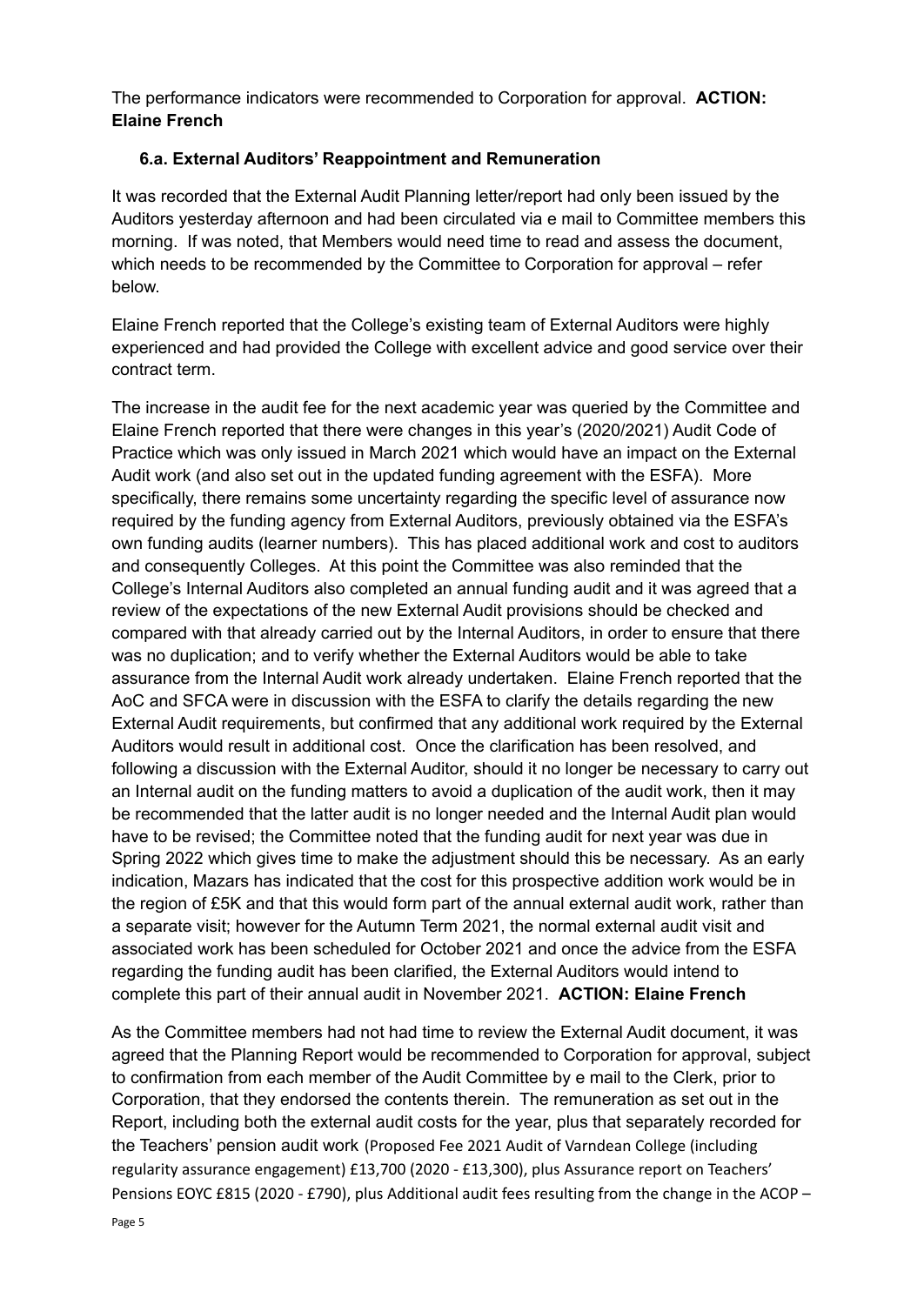TO BE AGREED, plus VAT) was recommended for approval. The Committee agreed that regarding the additional ACOP work, the fee would be agreed by the Audit Committee Members (either by meeting or via e mail) at the time, in order to ensure value for money was achieved. **ACTION: Audit Committee/Elaine French**

## **b. Performance Indicators**

The External Auditors' Performance Indicators were reviewed by the Committee and the Vice-Principal's proposed scores were endorsed by the Committee and recommended for approval, noting Elaine French's assurance that the auditors provided good value for money and excellent work, particularly taking into account the impact of the pandemic and the extra work which was created.

Regarding performance indicator 14, the Committee agreed that the score should be graded "1".

The Performance Indicators were recommended to Corporation for approval.

# **7. Risk Management**

Paul Herridge, Chair of the Risk Management Group presented this item to the Committee and highlighted the following key points:

# **a) Draft Minutes from last meeting –** May 2021 – noted.

- Item 4 review of risks merged Risk Register and Risk Management Action Plan see below, and the document will develop further before the next RMG meeting.
- Category C and D risks have been removed as more operational/day to day, to enable the RMG to focus upon the more key strategic risks.
- $\bullet$  Definitions were revised to the following classifications  $-$  to critical, severe, moderate and minor.
- Page 32 Risk MA7 the RMG discussed the problems regarding the risk assessment process and IT and drew attention to the fact that the IT department was working on developing its internal assessment document which will be presented to Governors once finalised.

## **b) Risk Register/Risk Management Action Plan (merger of 2 documents) – noted.**

The Committee queried the list of risk omitted from the Risk Register with the last one listed being in 2016 and Elaine French confirmed that there had been no other risks added to the list, since then.

## **c) Corporation Assurance Framework Map**

As noted above the Map now only incorporates A and B category risks (critical and severe risks), as the C and D risks have been removed.

Risk Assurance Map – Risk MA7 – in response to a question from the Committee, regarding the fact that there were no entries for this risk, Elaine French advised that this would be updated once the RMG has met and agreed to annotate the Map to that effect. **ACTION: Elaine French**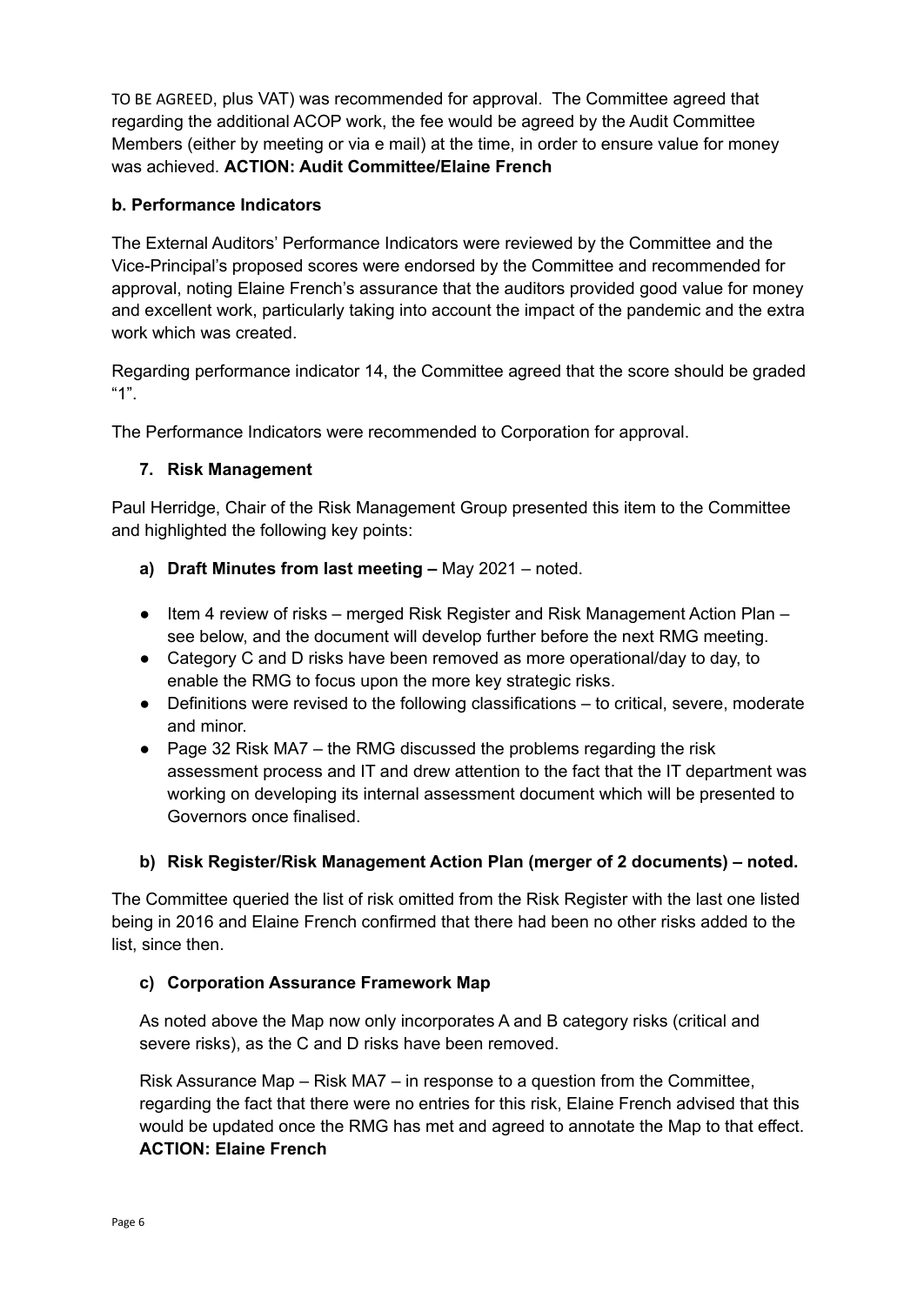The Committee also discussed the risk assessment columns and resultant risk, following mitigation together with the level of risk the College was prepared to accept and tolerate a certain level of risk and therefore retain this in house.

The two documents were recommended to the Audit Committee who agreed that these should be recommended to Corporation for approval. **ACTION: Elaine French**

RMG will review the Risk Management Policy at its next meeting.

#### *8.* **Preparation of Financial Statements Audit**

Elaine French referred to the discussions already held within the External Audit item above and confirmed that provisional discussions had already been held with Mazars; the Finance Team are preparing the necessary work in readiness for this year's audit.

## **9. Policies and Other Documents**

**a) Information Security Policy –** Refer to Matters Arising item – deferred to Autumn Term. Elaine French reiterated that she was working with the IT Team, which included a cyber security specialist. A recent cyber attack on one of the S7 Colleges was noted and hence the need to ensure that the policy is thorough and fit for purpose.

#### b) **Anti-Fraud and Irregularity Policy**

The tracked changes were noted by the Committee and following a suggestion by the Committee that under item 6 in respect of the reference to suspected irregularity, it was agreed that the wording should be revised to state "any irregularity" should be reported to Corporation. **ACTION: Elaine French**

Also referring to clause 6, it was agreed that reference to the "Internal Auditors", should be added to the wording "such actions will take place in consultation with the external auditors", together with "as appropriate" at the end of the sentence. **ACTION: Elaine French**

At this point it was reported that SLT were unaware of any irregularities over the last year.

Page 47 item 4 – typographical error was noted. **ACTION: Elaine French**

Page 48/49 and items 5, 7 and 10 – reference to Vice-Principal Resources has been included in duplicate. **ACTION: Elaine French**

Subject to the changes recorded above, the revised Policy was recommended to Corporation for approval. **ACTION: Elaine French**

## **c) Anti-Bribery Policy**

The Committee noted the changes in red, which incorporated references to the College's financial regulations, together with Staff role title revisions and the related documents section at the end of the policy, which is a common theme within all College policies.

Regarding the next review date, it was agreed that this should be based upon a 3 year review, subject to any required changes owing to new legislation arising between review periods. The 3 year review period was also agreed for the Anti-Fraud and Irregularity Policy too. **ACTION: Elaine French**